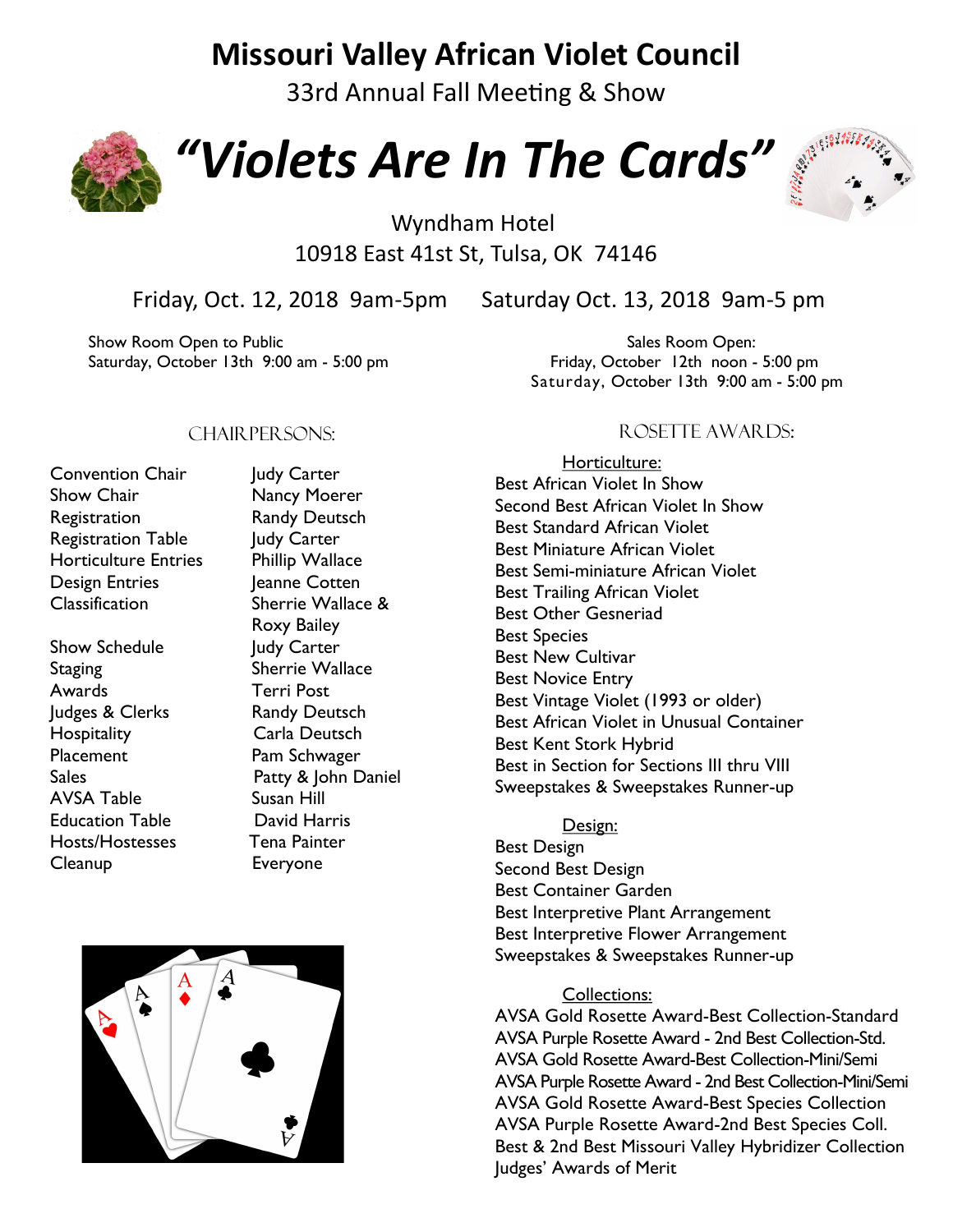## DIVISION I - HORTICULTURE

#### Section 1 - AVSA Collections

- Class 1 AVSA Standard Collection 3 different registered standard varieties of the same type (single crown or 3 trailers)
- Class 2 AVSA Miniature or Semi-miniature Collection 3 different registered varieties of the same type (3 single crown minis, semi-minis, 3 trailers)
- Class 3 AVSA Species Collection 3 different registered Saintpaulia species plants, any type or size (All named species clones are eligible)

Section II - Missouri Valley Collections

- Class 4 Collection of 3 different varieties of the same size and type, developed by one or more Mo. Valley area hybridizers; varieties need not be registered.
- Section III Standard Plants, Green Foliage
	- Class 5 Lavender & Purple, including 2-tones
	- Class 6 Shades of Blue, including 2-tones
	- Class 7 Shades of Pink, Rose & Coral, including 2-tones
	- Class 8 Red, Wine, Fuchsia & Plum, including 2-tones
	- Class 9 White, Cream, Blush, Yellow & Green including 2-tones
	- Class 10 Multicolor
	- Class 11 All Edged
	- Class 12 Fantasy & Chimeras

#### Section IV - Standard Plants, Variegated Foliage

- Class 13 Lavender & Purple, including 2-tones
- Class 14 Shades of Blue, including 2-tones
- Class 15 Shades of Pink, Rose & Coral, including 2-tones
- Class 16 Red, Wine, Fuchsia & Plum, including 2-tones
- Class 17 White, Cream, Blush, Yellow & Green including 2-tones
- Class 18 Multicolor
- Class 19 All Edged
- Class 20 Fantasy & Chimeras

#### Section V - Semi-Miniature Plants, Green Foliage

- Class 21 Lavender, Purple, & Blue, including 2-tones Class 22 - Shades of Pink, Rose & Coral, including 2-tones Class 23 - Red, Wine, Fuchsia & Plum, including 2-tones Class 24 - White, Cream, Blush, Yellow & Green including 2-tones
- Class 25 Multicolor
- Class 26 All Edged
- Class 27 Fantasy & Chimeras

#### Section VI - Semi-Miniature Plants, Variegated Foliage

 Class 28 - Lavender, Purple, & Blue, including 2-tones Class 29 - Shades of Pink, Rose & Coral, including 2-tones Class 30 - Red, Wine, Fuchsia & Plum, including 2-tones Class 31 - White, Cream, Blush, Yellow & Green including 2-tones Class 32 - Multicolor

Class 33 - All Edged Class 34 - Fantasy & Chimeras

#### Section VII - Miniature Plants, Green Foliage

- Class 35 Lavender, Purple, & Blue, including 2-tones Class 36 - Shades of Pink, Rose & Coral, including 2-tones
- Class 37 Red, Wine, Fuchsia & Plum, including 2-tones
- Class 38 White, Cream, Blush, Yellow & Green including 2-tones
- Class 39 Multicolor
- Class 40 All Edged
- Class 41 Fantasy & Chimeras

#### Section VIII - Miniature Plants, Variegated Foliage

- Class 42 Lavender, Purple, & Blue, including 2-tones Class 43 - Shades of Pink, Rose & Coral, including 2-tones Class 44 - Red, Wine, Fuchsia & Plum, including 2-tones Class 45 - White, Cream, Blush, Yellow & Green including 2-tones Class 46 - Multicolor Class 47 - All Edged
- Class 48 Fantasy & Chimeras
- Section IX Trailers & Species Class 49 - Any size African violet trailers Class 50 - Saintpaulia Species
- Section X African Violets in Unusual/Decorative Containers Class 51 - Any size African violet plants, single crown Class 52 - Trailers
- Section XI New Cultivars Class 53 - Seedlings Class 54 - Sports or Mutants
- Section XII Vintage African Violets (25 years or older) Class 55 - Any size African violet plants
- Section XIII Novice (have never won a blue ribbon) Class 56 - Any size African violet plants

#### Section XIV - Gesneriads Other Than African Violets

Class 57 - Episcias all sizes, blooming Class 58 - Episcias grown for ornamental foliage Class 59 - Streptocarpus, blooming, all sizes Class 60 - Other Fibrous-Rooted Gesneriads, blooming Class 61 - Sinningias, compact to large, blooming Class 62 - Sinningias, miniature, blooming Class 63 - All other miniature Gesneriads, blooming Class 64 - Other Tuberous-Rooted Gesneriads, blooming Class 65 - Scaly-Rhizomed Gesneriads, blooming

Class 66 - Grown for ornamental foliage (except Episcias)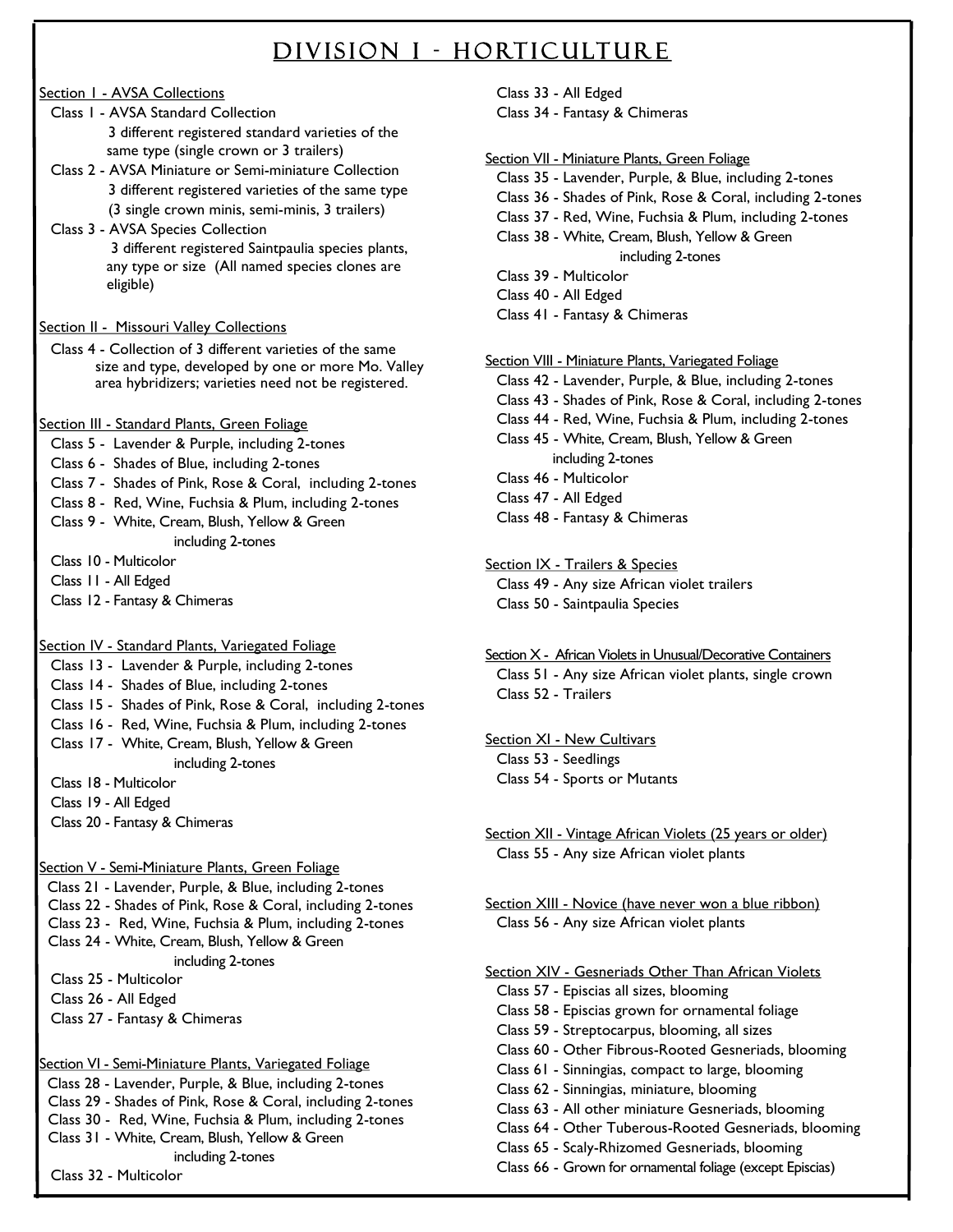## DIVISION II - DESIGN

All design entries in the design division should be accompanied by a  $3 \times 5$ " white card listing the plant material used. The American, state, or other nations flag, plants on the endangered list from any state or nation and live creatures shall not be used. Artificial plant materials, fruits, vegetables or foliage are not permitted. Judges shall eliminate from consideration any exhibit not conforming to the schedule and AVSA rules. All exhibits must be the exclusive work of the exhibitor. African violet plants and other plant material need not have been grown by the exhibitor. All exhibits to be viewed from the front only. No height requirements on pedestal placements and container gardens. Advanced registration is required by October 1st to:

Jeanne Cotten, 4402 E. 105th Pl., Tulsa, OK 74137, Ph: 918-299-6408, Email: cwc130@cox.net

Designs must be completed by 5:00 PM Friday. Judging will begin at 6:00 pm

#### Section XV - Interpretive Plant Arrangements

One or more blooming African violet plants, (unless otherwise specified) removed from pots & used in a design with other fresh-cut, dried, treated, painted or colored and/or man-made components. Accessories, backgrounds, underlays and/or draping permitted unless otherwise restricted in the class description. Entries: 4 per class unless otherwise stated. **Hotel folding wall background: dark beige color with tweed pattern.** 

- Class 67 **"Favorite Holiday"**  Designer's choice list holiday chosen on a  $3'' \times 5''$  card (4th of July, Christmas, Easter, etc.). Staged in a white niche 22" H  $\times$  18" W  $\times$ 15" D with 9" wings.
- Class 68 **"Indigo Sky"**  A casino where lots of fun occurs. Staged in a white niche 18" H x 15" W x 15" D with 7" wings.
- Class 69 **"Show Me Your Cards"**  A non-blooming violet design. Staged on an elevated 12" square wood-tone table pedestal 10" high. No background allowed, but underlay is optional.

#### Section XVI - Interpretive Flower Arrangements

Fresh-cut African violet blossoms used in a design with other fresh-cut , dried, treated, painted, colored, and/or man-made components. Backgrounds, underlays, draping and accessories are permitted unless otherwise noted. Entries: 4 per class unless otherwise noted.

- Class 70 **"The Joker's Wild"**  A small design not to exceed 8" in any dimension. Staged on an elevated white surface in a white niche  $10'' \times 10'' \times 10''$  and 5" wings.
- Class 71 **"Down Stream"**  An underwater design in a clear glass container not to exceed 12" in width or depth. Staged on an elevated white surface. No background allowed.
- Class 72 **"What's In Your Wallet?"**  Design of arranger's choice staged on an elevated 12" square wood-tone table pedestal. No background allowed.
- Class 73 **"An Invitation to ..."**  Card party, BBQ, sporting event, tea, etc. List occasion on your 3"x5" card. Staged in a white niche  $18" H \times 15" W \times 15" D$  with 7" wings.

Class 74 **"A Celebration"** - Designer's choice of graduation, wedding, anniversary, etc. to be listed on your  $3" \times 5"$ card. Staged in a white niche  $18" H \times 15" W \times 15" D$ with 7" wings.

#### Section XVII - Container Gardens

Miniature landscapes in which one or more blooming African violet plants along with other growing plants are removed from pots and planted in the container. No cut plant materials are allowed. Staged on a white table top 30" deep.

- Class 75 **Dish Garden**  A landscape design in a dish between 12" and 24" in length/width.
- Class 76 **Small Dish Garden**  A landscape design with one planting area in a dish not to exceed 12" in length/ width.
- Class 77 **Natural Container**  A landscape design in a natural container (rock, shell, driftwood, etc.) which may have more than one planting area. May not exceed 24" in width/depth.
- Class 78 **Terrarium**  A landscape design in a covered terrarium not to exceed 20" in length/width. No mirrored container allowed.

#### Division III - Special Exhibits

#### Section XVIII - Education & AVSA Information

- Class 79 Education Table for the Public.
- Class 80 Membership Table for AVSA, MVAVC, and Affiliate MVAVC Clubs.